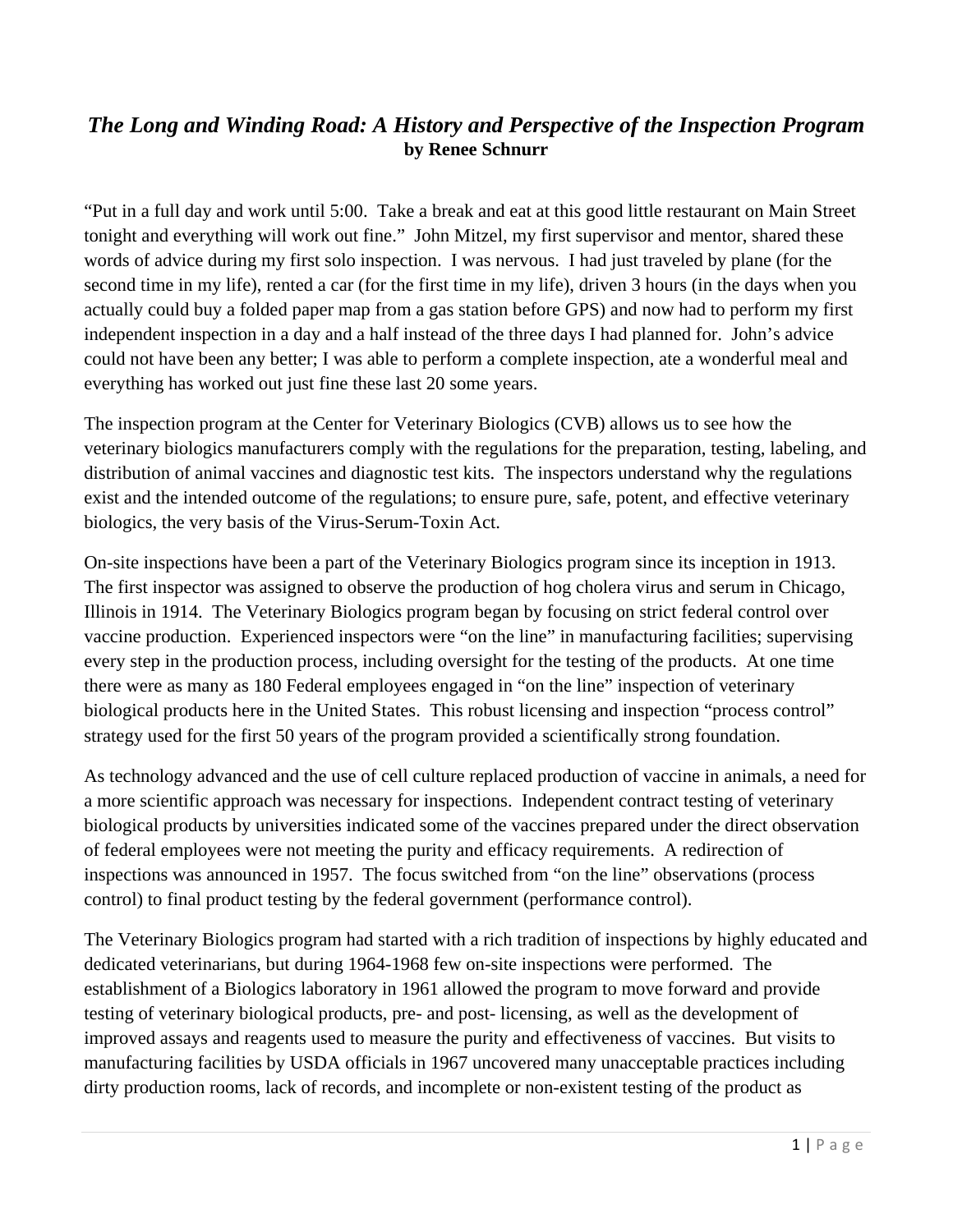required by the regulations. Yet the product samples submitted to the Biologics laboratory still passed the performance based testing. It was apparent abuses in the system were occurring because of the lack of a federal presence at the manufacturing sites.

A diverse group of USDA officials met in 1968 to determine the next steps forward and the "in-depth" inspection was born. For nearly 50 years in our 100 year history, CVB has been applying a combination of performance based and process control programs to ensure manufacturers can continue to be entrepreneurs and provide the vaccines and tools needed to protect livestock, wildlife, and pets from disease.

The "on line" inspectors were centralized in Ames in the 1960's. Many of the first inspectors played a significant role in the Biologics laboratory, especially during the years when on-site inspections were few and far between. In 1973, the inspectors were relocated to Federal Area offices at six locations across the United States to be closer to the manufacturers and to train new personnel as inspectors. The biologics laboratory merged with the National Animal Disease Diagnostic Laboratory to form the National Veterinary Services Laboratories (NVSL) in 1977.

By 1980, due to retirements and the inability to find inspectors with the advanced knowledge in the new technology involved in manufacturing and testing veterinary products, the inspection personnel were consolidated in two VS Federal Regional Offices at Scotia, New York, and Englewood, Colorado, to provide better coordination and training. In 1985, the inspectors returned to Ames, Iowa, to co-locate with their colleagues at the NVSL. Up to this point inspections had always been conducted by veterinarians supported by lay personnel trained in investigation. In Ames, the inspection staff was soon diversified to include microbiologists, epidemiologists, quality assurance, and specialists from a "new" discipline that was emerging - information technology. The integration of other disciplines in conjunction with veterinarians has generated a tradition of awareness regarding the manufacture and use of veterinary biologics that is unequaled in the world. Not only do we analyze how deviations to the production process may impact a specific antigen being made, we also realize these deviations may greatly change how the final product will perform in the animal or laboratory, in the case of diagnostic products. The scientific foundation in which the Veterinary Biologics program was built has been enhanced by the range of backgrounds found in the Inspection and Compliance group (formerly the Veterinary Biologics Field Operations) for almost 30 years.

In-depth inspections for CVB have never been about checking a box or prescribing a specific method to prepare product. It is about understanding the processes used and asking how the processes are in compliance with the regulations, so the products on the market are pure, safe, potent, and effective. It is reviewing the systems in place and competency of the men and women preparing the vaccine. Why do you do that? How do you know? What did you do? Who did that? Where was it done? The inspection process is one of trust, but verify. We understand why the manufacturers implement systems and their intent to comply with the regulations. We look for gaps in the systems and processes, and provide opportunities that allow the firms to be in compliance with the regulations. At the end of the day, both the manufacturer and CVB are striving for the same outcome, the best product on the market.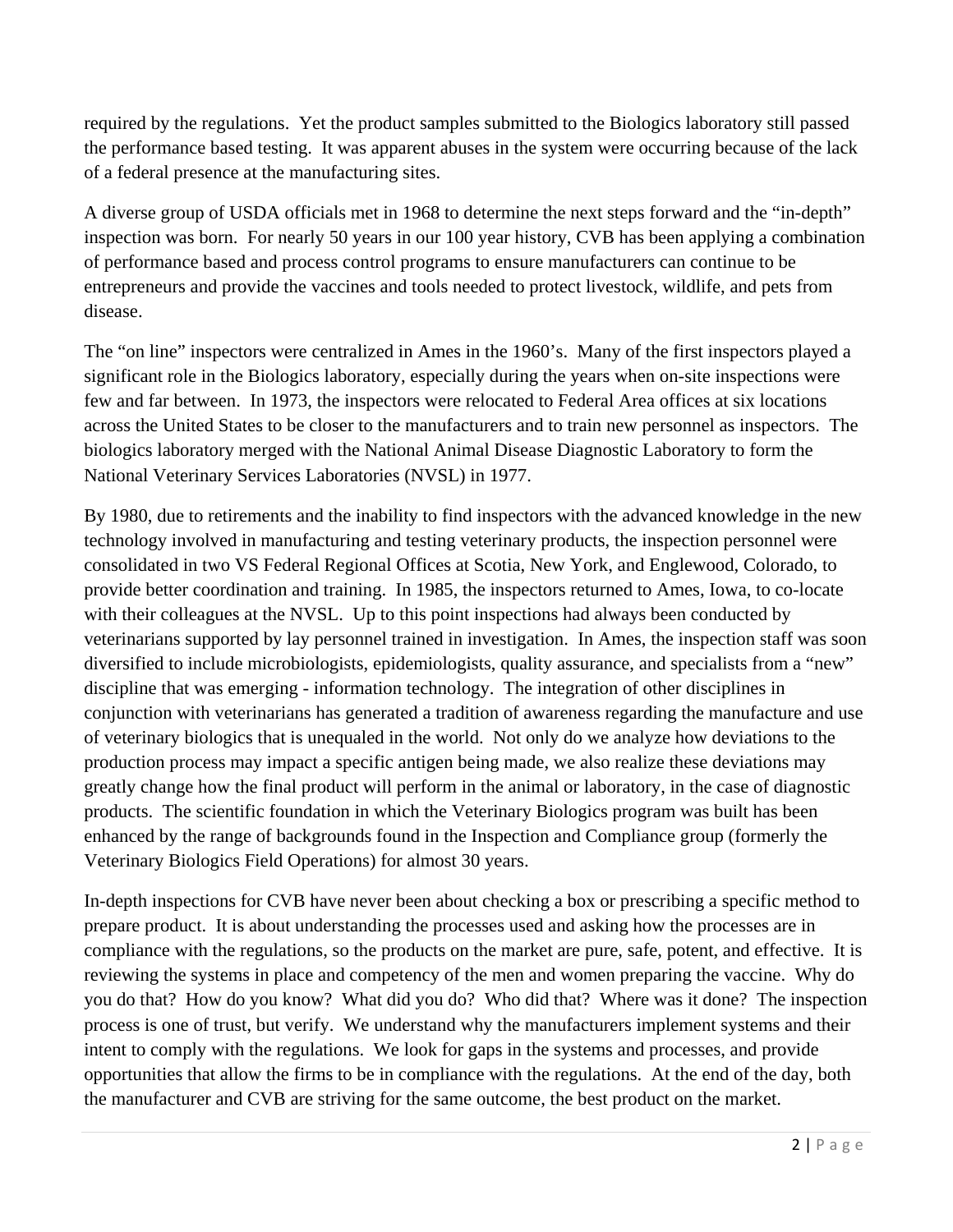One very important feature of the inspection process (and the veterinary biologics program at large) is the dedication to compliance through education. Our actions and interactions during an in-depth inspection create an atmosphere of trust at most manufacturing sites. This trust is used to work through compliance issues in a manner that best suits the manufacturer as well as protecting the end user of the products.

Early in my career, during one inspection, we were viewing a hand-fill of killed virus product through a large viewing window. It was alarming how sloppy the technicians were; the vials were not filled uniformly and there was vaccine spilled in the hood and on the floor. As I observed, I thought, "This is why there is a requirement to check the fill volumes during a fill. When they check the fill volume they will realize how sloppy they are and correct it." So I watched and waited, trying not to smile at the ingenuity of our perfectly formed regulations. A voice in the fill room cried out, "Fill Check!" The technicians stopped their conversation; they focused on the filling of the vials and measured the vials they had just carefully filled. Concurrent and "factual" recordkeeping was noted, the fill check was within the range required. Then the chaos of the fill resumed. It was clear that the letter of the law was followed, but the intent of the law was disregarded or, at worst, the reason for the regulation was not communicated to the technicians performing the fill.

The Inspection Team Leader (now Director of the Center) looked at me and smiled at my worried face. As carts of filled product were moved from the fill room to the hallway where we were observing, he plucked a few vials off the cart and placed them on the ledge of the observation window. He just kept pulling filled vials from the cart and placing them on the ledge. The inconsistency of the filled product was obvious as the level of pink liquid varied greatly from vial to vial. The technicians in the fill room looked at what the inspector was doing; they stopped filling and I could see right then they finally understood the grave impact they had on the vaccine and, ultimately, how it could adversely affect their company. The liaison simply said, "Yes, you're right, we need to have a tighter control of the filling process. It is obvious that some of these vials would not meet the fill requirements noted in the outline. We will do 100% review of all the vials filled and discard the vials that do not meet the correct fill volume."

There were no harsh words (actually no words at all), no disapproving looks; there was just an observation of an actual process in such a way the manufacturer realized the lack of control and why the process could render the vaccine worthless.

The Inspection and Compliance group continues to do unannounced inspections of commercial manufacturing and testing facilities. This process has transitioned and grown to include an emphasis on the establishment of independent quality assurance departments at each manufacturing site. In addition to reviewing actual processes and controls, our inspectors become regulatory mentors and coaches to the manufacturer's quality assurance personnel.

When non-compliances with Federal rules and regulations are found, they are evaluated to determine the effect on the final product and appropriate action is taken. Compliance plans are put in place and